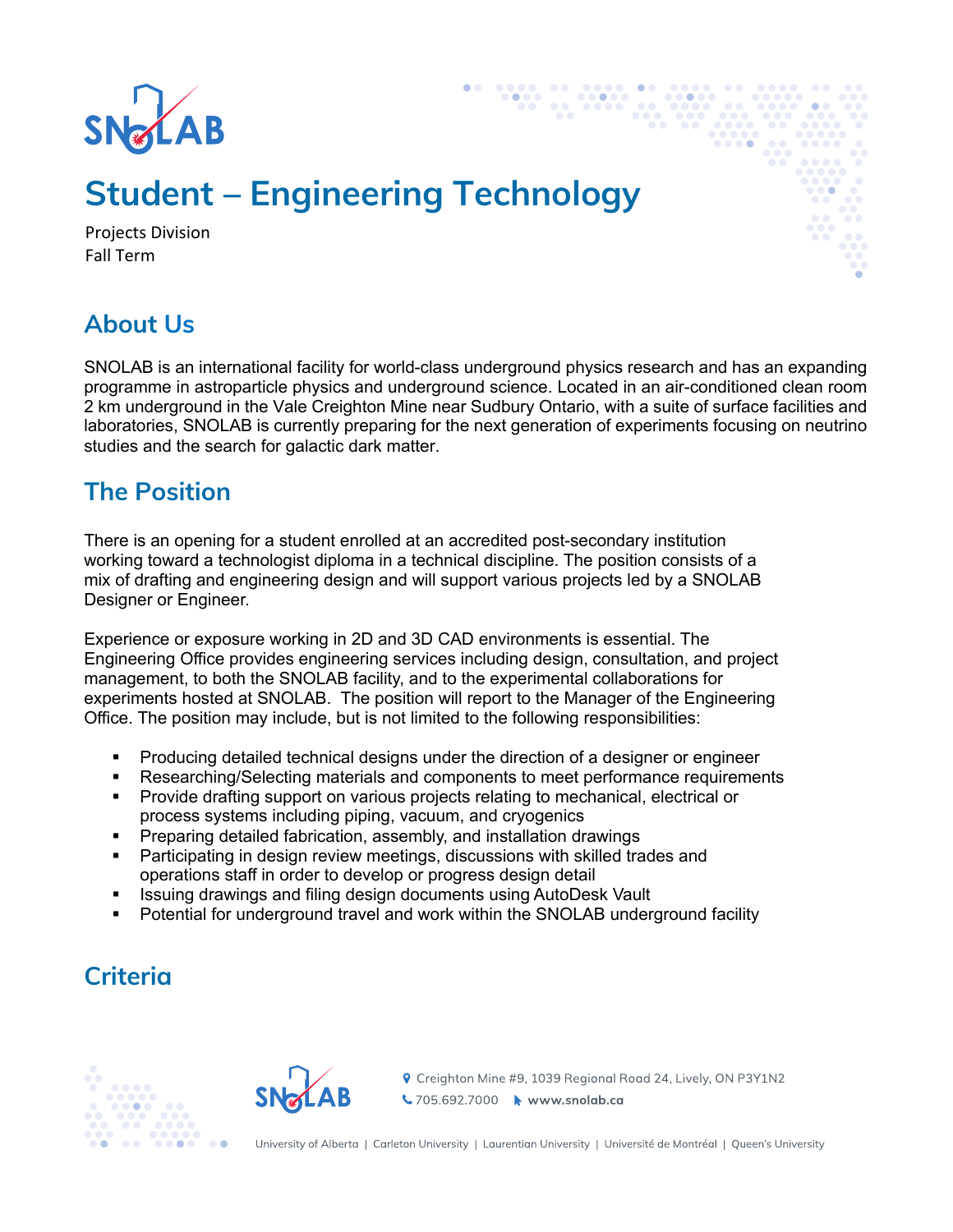#### **Education:**

Must be 18 years or older, registered in a three-year post-secondary diploma program at a community college in an engineering or applied science technology discipline, or be a recent graduate (having graduated in the last 3-6 months) or returning to full-time or part-time studies in the next academic term.

# **Experience:**

- Experience using 2D and 3D CAD design software such as AutoCAD and Inventor
- § Experience or knowledge of mechanical or electrical shop practices and operations
- § Experience or knowledge of drafting standards, methodologies, orthographic and isometric representations, and drawing control
- Experience taking measurements and creating field sketches
- Experience or knowledge of various industrial materials and their properties (e.g. steel, aluminum, copper, concrete, etc.)

### **Salary Range**

Salary will be determined by education and qualifications. These positions are subject to availability of funding. To meet operational needs, shift work may be required.

# **To Apply**

Applications must be submitted to paul.larochelle@snolab.ca. **Please do not fax or mail your applications.** If you wish to do so, you may send your application to studentjobs@snolab.ca as well; it will be added to a pool seen by the other Research Scientists/Managers and could be selected for other jobs. The application will include a cover letter and resume in a **single** PDF file with the name: "<Name>\_<ProjectApplying>\_<AcademicYear>\_<HomeInstitution>.pdf".

# **Closing Date**

#### **September Term (Fall) Deadline to Apply: May 19 to June 8**

The posting will remain open until the position is filled, but review of applications will commence on June 9. SNOLAB thanks all applicants for their interest, however, only those students considered for an interview will be contacted.

SNOLAB is committed to equity in employment and encourage applications from all qualified applicants, including women, Indigenous persons, members of visible minorities and persons with





**የ** Creighton Mine #9, 1039 Regional Road 24, Lively, ON P3Y1N2 ↓705.692.7000 → www.snolab.ca

University of Alberta | Carleton University | Laurentian University | Université de Montréal | Queen's University